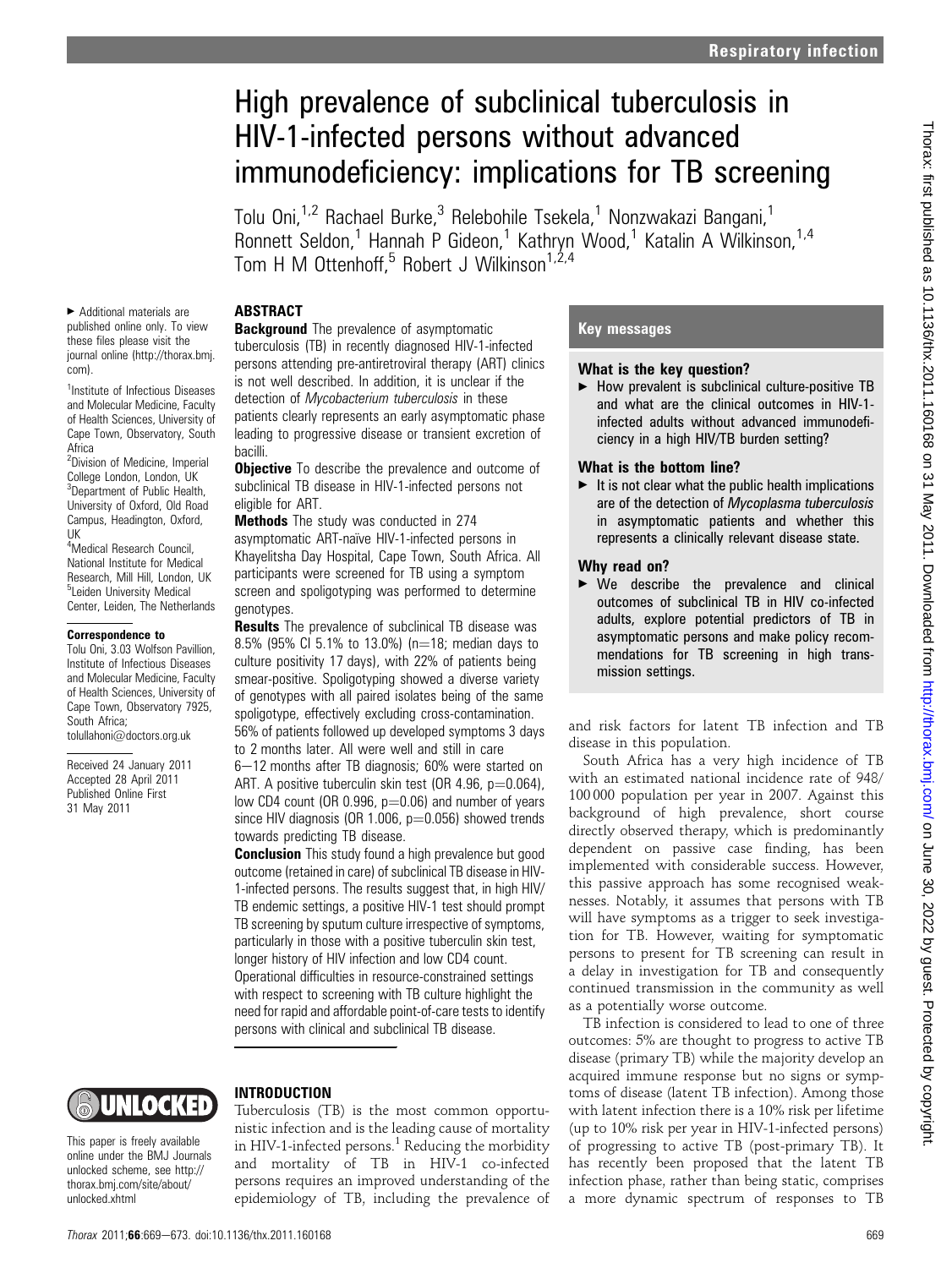infection that includes innate immune, acquired immune, quiescent infection, active infection or clinical disease.<sup>2</sup> Of note, this spectrum predicts the existence of a minimally symptomatic phase of infection during which patients nevertheless become infectious.

#### **METHODS**

#### Study location and design

The study was conducted at site B Day Hospital, a primary care hospital in the informal township of Khayelitsha. Located on the outskirts of Cape Town, Khayelitsha has a population of over 400 000 and a TB case notification rate of over 1600/ 100 000, 70% of which are associated with HIV-1. The study was conducted as part of a larger cross-sectional TB diagnostics study.

## **Participants**

Study participants were recruited from the HIV pre-antiretroviral therapy (ART) clinic between February 2008 and March 2010. Written informed consent was obtained from all participants and the University of Cape Town research ethics committee approved the study (REC 012/2007).

Two hundred and seventy-four asymptomatic ART-naïve HIV-1-infected persons were recruited. At recruitment all participants were screened for TB and a baseline CD4 count was performed. All participants received the tuberculin skin test (TST) using 2 TU tuberculin PPD RT23 injected intradermally into the volar aspect of the forearm. All those with a skin induration diameter of  $\geq$ 5 mm had a chest x-ray performed and were started on isoniazid preventive therapy for 6 months if the x-ray was normal. For comparison, 162 HIV-1-infected patients with TB symptoms diagnosed with culture-positive TB were recruited from the TB clinic in the same setting.

## TB screening

All participants were screened for TB using a symptom screen (cough of any duration, fever, unintentional weight loss, loss of appetite and drenching night sweats) and study-specific induced sputum samples were collected. Microscopy and culture were performed on the collected specimens and processed at a national reference laboratory in Cape Town. A TB case was defined as one with at least one culture-positive sputum specimen in the presence (symptomatic TB cases) or absence (asymptomatic subclinical TB cases) of symptoms.

## Spoligotyping

Genomic DNA was prepared as previously described.<sup>3</sup> Twentysix heat-killed isolates were prepared from MGIT cultures and two heat-killed isolates were prepared from Lowenstein-Jensen slope cultures. The DNA was used to perform spoligotyping as previously described<sup>4</sup> using a commercially available kit from Ocimum Biosolutions BV, The Netherlands. The hybridisation patterns obtained were used to assign the isolates to genotype families using the SPOTCLUST SpolDB3 database.<sup>5</sup>

## Statistical methods

Baseline characteristics were tabulated and compared between groups using the  $\chi^2$  test for categorical variables and Wilcoxon test for continuous variables that were not normally distributed. Predictors of disease status were analysed by logistic regression. The model was built both manually and using the stepwise method including variables with a p value  $\langle 0.10$ . Subsequent inclusion of other variables in turn did not improve the fit of the

model to the data (using the Pearson  $\chi^2$  goodness-of-fit test) and these variables were therefore excluded. Median CD4 counts were compared across the symptomatic TB, asymptomatic TB and asymptomatic non-TB groups using the Kruskal-Wallis test. All p values were two-sided and p values <0.05 were considered statistically significant. All data were analysed using Stata 10.0 (StataCorp) and GraphPad Prism V.5.0 software.

## RESULTS

## Prevalence of asymptomatic culture-positive TB

Of the 274 asymptomatic HIV-1-infected persons recruited, sputum samples were obtained from 213 (figure 1). Overall, 18 (8.5%, 95% CI 5.1% to 13.0%) were diagnosed with TB disease. A summary of the characteristics and outcomes of these patients is shown in the online supplement. Seventeen were found to be TB culture-positive on at least one specimen (median days to culture positivity 17 days), with three having an abnormal x-ray. Four of the 18 (22%) were sputum smear microscopy positive. One patient was diagnosed with TB solely on the basis of an x-ray reviewed by two doctors at the TB clinic while one person was diagnosed with culture-positive TB isolated from a cold abscess of the elbow. Four patients had negative TST results and therefore did not have an x-ray performed. These patients had moderate to severe immunosuppression with CD4 counts ranging from 11 to 250. Of the 14 patients in whom an x-ray was performed, 10 patients (71%) had normal x-rays. Face-toface interviews were conducted with 11 of the 18 patients and folder reviews were undertaken of a further five patients 1 year after TB diagnosis. Although all participants had no TB symptoms at baseline, 9 of the 16 (56%) developed symptoms 3 days to 2 months later (median 28 days after diagnosis), including one



**Figure 1** Recruitment flow diagram of participants into the study. HCT, HIV counselling and testing.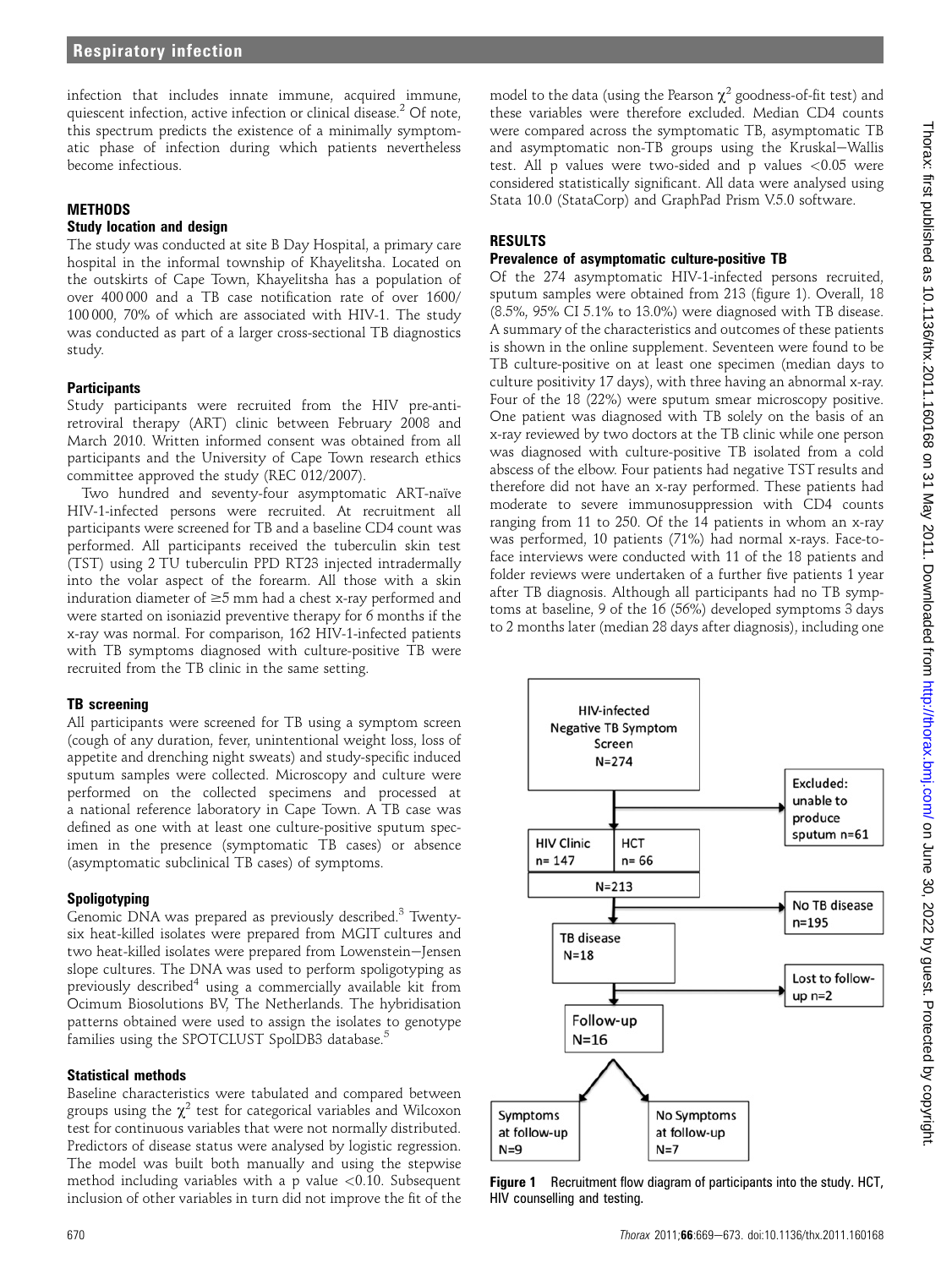patient who was admitted to hospital with disseminated TB 10 days after recruitment (patient 1 in table 1 in the online supplement). Seven of the 16 received isoniazid preventive therapy for up to 3 months. There was no difference in the proportion that developed symptoms between those who did and did not receive isoniazid preventive therapy (57% vs 56%). All 16 were started on and completed TB treatment irrespective of whether symptoms subsequently developed and were still in care  $6-12$  months after TB diagnosis and treatment;  $60\%$ became eligible for and were started on ART in accordance with South African national guidelines.

At baseline a greater proportion of the asymptomatic TB group had a TST  $\geq$ 5 mm than those with no TB (78% vs 56%;  $p=0.051$ ) and a higher proportion of asymptomatic TB patients had CD4 counts  $\leq 200$  compared with the non-TB group  $(p=0.055)$ . There was no statistically significant difference between the two groups at baseline with respect to all other characteristics measured (table 1).

Having found a high prevalence of asymptomatic disease, we wished to exclude cross-contamination as a possible cause of culture-positive results using spoligotyping. We found a diverse variety of genotypes (see table 1 in the online supplement), with all paired isolates being of the same spoligotype, thereby effectively excluding cross-contamination as a source of culturepositive results.

Table 1 Baseline characteristics by TB disease group

|                               | Non-TB<br><b>Asymptomatic TB</b> |                 |         | <b>Overall</b> |
|-------------------------------|----------------------------------|-----------------|---------|----------------|
|                               | n (%)                            | $n$ (%)         | p Value | N(% )          |
| Sex                           |                                  |                 |         |                |
| Female                        | 200 (80)                         | 15 (83)         | 0.732   | 215 (80)       |
| Male                          | 50 (20)                          | 3(17)           |         | 53 (20)        |
| Previous TB                   |                                  |                 |         |                |
| No                            | 193 (85)                         | 13 (75)         | 0.286   | 205 (84)       |
| Yes                           | 34 (15)                          | 4(25)           |         | 38 (16)        |
| <b>BCG</b> scar               |                                  |                 |         |                |
| No                            | 109 (54)                         | 10(59)          | 0.699   | 119 (54)       |
| Yes                           | 93 (46)                          | 7(41)           |         | 100 (46)       |
| TB contact                    |                                  |                 |         |                |
| No                            | 176 (80)                         | 13 (76)         | 0.756   | 189 (79)       |
| Yes                           | 45 (20)                          | 4(24)           |         | 49 (21)        |
| CD4 count                     |                                  |                 |         |                |
| $<$ 200                       | 45 (20)                          | 7(39)           | 0.055   | 52 (21)        |
| $\geq$ 200                    | 183 (80)                         | 11(61)          |         | 194 (79)       |
| Tuberculin skin test          |                                  |                 |         |                |
| $<$ 5 mm                      | 98 (44)                          | 4 (22)          | 0.051   | 102 (42)       |
| $\geq 5$ mm                   | 124 (56)                         | 14 (78)         |         | 138 (58)       |
| Smoker                        |                                  |                 |         |                |
| No                            | 164 (81)                         | 12 (75)         | 0.546   | 176 (81)       |
| Yes                           | 38 (19)                          | 4(25)           |         | 42 (19)        |
| Alcohol consumption           |                                  |                 |         |                |
| No                            | 159 (79)                         | 11(65)          | 0.183   | 170 (78)       |
| Yes                           | 43 (21)                          | 6(35)           |         | 49 (22)        |
| Time in Khayelitsha           |                                  |                 |         |                |
| $<$ 6 months                  | 5(3)                             | 0(0)            | 0.212   | 5(2)           |
| $6 - 12$ months               | 6(3)                             | 2(12.5)         |         | 8(4)           |
| $1 - 5$ years                 | 43 (22)                          | 2(12.5)         |         | 45 (21)        |
| $>5$ years                    | 140 (72)                         | 12 (75)         |         | 152 (73)       |
| Medians (IQR)                 |                                  |                 |         |                |
| Age                           | $30(27 - 37)$                    | $34(27 - 38)$   | 0.365   | 31             |
| CD4 cell count / $mm3$        | 322 (225-446)                    | 249 (170-332)   | 0.026   | 312            |
| Body mass index               | $26(22-31)$                      | $24(23 - 27)$   | 0.140   | 26             |
| Days since HIV-1<br>diagnosis | $319(17 - 1118)$                 | 640 (20 - 1389) | 0.313   | 325            |

#### Comparison with symptomatic TB cases

We examined the CD4 count distribution, proportion of smearnegative culture-positive patients and days to culture positivity in asymptomatic TB cases and compared them with symptomatic TB cases and a control group of asymptomatic HIV-1 infected persons with no TB. Patients in all three groups came from the same setting, had similar baseline characteristics and were recruited under the same conditions. CD4 counts were highest in those with no TB (median 322, IQR  $225-446$ ) and lowest in symptomatic TB patients (median 148, IQR 64-259), with the median CD4 count of asymptomatic TB cases being between them (median 249, IQR 170-332; table 2). This trend to a decline in CD4 count was statistically significant ( $p$ <0.001). In addition, there was a significant difference in the median days to culture positivity in the symptomatic and asymptomatic TB groups with a median of 17 days (IQR  $12-39$ ) in those with a negative TB screen and 7 days (IQR  $6-12$ ) in symptomatic TB cases (p<0.001, figure 2). Seventy per cent of asymptomatic TB patients had smear-negative TB compared with only 16% of symptomatic TB patients (p<0.001), suggesting that the bacterial burden is lower in patients with subclinical TB.

#### Risk factors for asymptomatic TB disease

Of the asymptomatic HIV-1-infected persons recruited, 69% were recruited from the HIV pre-ART clinic and 31% from the HIV counselling and testing clinic (HCT) within 30 days of HIV-1 diagnosis. There was no significant difference in the prevalence of TB disease between persons recruited from the two clinics. In addition, there was no significant difference in CD4 counts ( $p=0.600$ ) between persons recruited from the HCT clinic (median CD4 count  $326$  (IQR  $166-456$ ); median time since HIV-1 diagnosis 6 days (IQR  $0-13$ )) and those from the HIV-1 clinic (median CD4 count 305 (IQR 230-433); median time since HIV-1 diagnosis 776 days (IQR  $278-1585$ )). These two groups did not differ significantly in other baseline characteristics measured.

To further explore the risk factors for asymptomatic TB disease, we conducted multivariable logistic regression on all asymptomatic persons with the presence or absence of TB disease as an outcome variable (table 3). A positive TST (OR 4.96,  $p=0.064$ ), a longer history of HIV infection (OR 1.006,  $p=0.056$ ) and a low CD4 count (OR 0.996,  $p=0.060$ ) showed trends (albeit not statistically significant) towards being predictive of subclinical TB disease.

#### DISCUSSION

We report an 8.5% prevalence of asymptomatic TB disease among HIV-1-infected persons not receiving ART in Cape Town. We also showed that most of these cases progressed clinically with development of symptoms a median of 28 days after diagnosis, as well as good adherence and treatment outcome at follow-up  $6-12$  months after TB diagnosis. This suggests an increasing bacterial load after initial screening and that screening before the likely development of symptoms was beneficial in indicating the presence of actively replicating bacilli. This early

|  |  | Table 2 CD4 count gradient across TB disease groups |  |  |
|--|--|-----------------------------------------------------|--|--|
|--|--|-----------------------------------------------------|--|--|

|                             | CD4 count | IOR         | p Value<br>(Kruskal-Wallis) |
|-----------------------------|-----------|-------------|-----------------------------|
| Asymptomatic, no TB disease | 322       | $225 - 446$ | $<$ 0.0001 $\,$             |
| Asymptomatic, TB disease    | 249       | $170 - 332$ |                             |
| Symptomatic, TB disease     | 148       | $64 - 259$  |                             |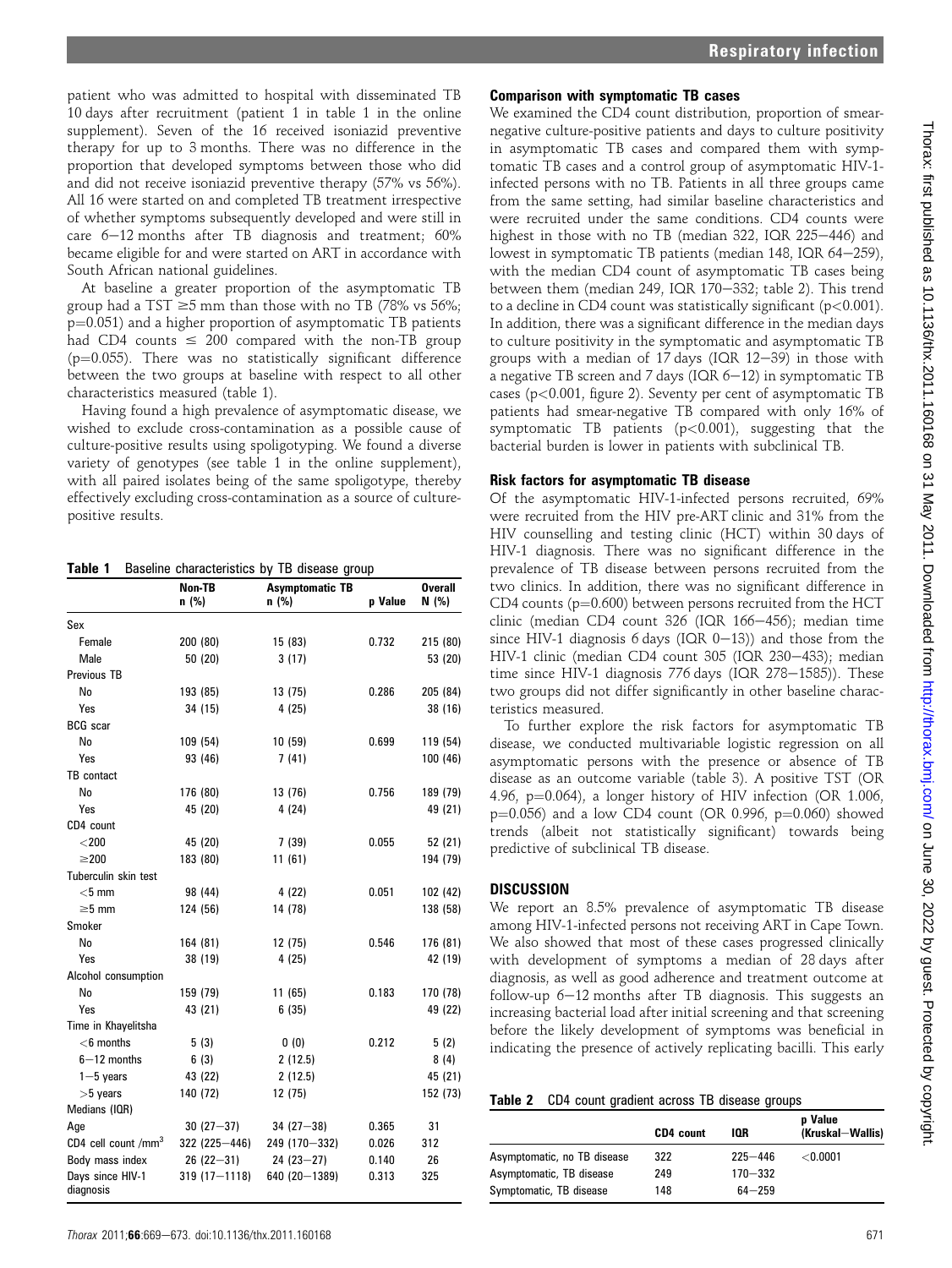

Figure 2 Scatterplot showing a comparison of number of days to culture positivity in symptomatic and asymptomatic TB cases. ASx, asymptomatic subclinical TB cases; Sx, symptomatic TB cases.

diagnosis resulted in patients receiving treatment for TB earlier than would otherwise have occurred. This finding has potential significance for TB control programmes implemented in this setting, in addition to wider public health implications.

Our findings support the hypothesis that TB infection presents as a spectrum from innate immune clearance to clinical disease and development of symptoms.<sup>2</sup> In a previous study we demonstrated a significant correlation between bacterial load (measured by degree of smear positivity in TB patients) and the interferon gamma release assay (IGRA) response, as well as a trend towards a correlation between the IGRA response and days to culture positivity.<sup>6</sup> This suggested an association between bacterial load and days to culture positivity. Using days to culture positivity as a marker of bacterial load, our result showing a longer period to culture positivity in asymptomatic than in symptomatic persons suggests a higher bacterial load in symptomatic persons than in asymptomatic persons. Our finding of a greater proportion of smear-negative TB cases in the asymptomatic cases than in the symptomatic TB cases (70% vs

16%) also supports this interpretation. In addition, by comparing asymptomatic persons with no TB, asymptomatic cases with TB and symptomatic TB cases, we demonstrate a spectrum in CD4 count distribution with decreasing CD4 counts across these three groups.

Several studies have reported subclinical asymptomatic TB disease as defined by culture-positive TB in the absence of TB symptoms. Swaminathan et al screened HIV-1-infected persons in India and reported a 4% prevalence of unrecognised TB in HIV-1-infected persons with minimal or no symptoms, normal chest x-rays, negative smears and different levels of immunosuppression.<sup>7</sup> Mtei et al recruited HIV-1-infected persons with CD4 counts  $>$  200/mm<sup>3</sup> and found a 15% prevalence of TB, 29% of which was subclinical.<sup>8</sup> Patients with subclinical TB had a better prognosis than those with clinical disease, with no clinical predictors of subclinical TB identified. In addition, an intensified TB case-finding study by Shah et al on newly diagnosed HIV-1-infected persons in Ethiopia found that 16% of all prevalent TB cases were asymptomatic.<sup>9</sup> These studies highlight the entity that is subclinical TB. A TB prevalence survey in Zimbabwe found that 41% of all prevalent cases were subclinical at the time of screening, 82% of whom had developed symptoms within a few weeks of follow-up; no significant risk factors for prevalent culture-positive disease were found.<sup>10</sup> One theory suggested is that, in a healthcare system with a strong TB diagnosis and treatment programme, severe cases are identified early leaving TB patients with fewer clinical symptoms to be identified through provider-initiated TB screening.<sup>11</sup> Results from a meta-analysis of yield of HIV-1-associated TB during intensified case-finding suggested that TB cases diagnosed by active screening might be less likely to adhere to treatment, resulting in poor outcomes.<sup>12</sup> In our study, all patients started on TB treatment completed the 6-month course with good outcomes and remained in care at  $6-12$  months after treatment.

We also explored potential risk factors for TB disease in asymptomatic HIV-1-infected persons. We found a trend towards a TST  $\geq 5$  mm, lower CD4 count and increasing number of days since HIV-1 diagnosis being associated with an increased risk of TB disease. There was a 5% decrease in TB disease risk for every increase in the CD4 count of 10 cells/mm<sup>3</sup>, and an increase of 24% in the risk of TB disease for every year after HIV-1 diagnosis. This raises concern about the possibility of the association we report being linked to nosocomial transmission of TB. However, when we compared the prevalence of asymptomatic TB in those who had been in HIV care for <30 days with those who had received a diagnosis of HIV-1

|  |  |  |  | Table 3 Risk factors for asymptomatic TB disease |  |  |
|--|--|--|--|--------------------------------------------------|--|--|
|--|--|--|--|--------------------------------------------------|--|--|

|                                  | Univariate analysis |         | <b>Multivariable analysis</b> |         |  |
|----------------------------------|---------------------|---------|-------------------------------|---------|--|
|                                  | 0R                  | p Value | OR (95% CI)                   | p Value |  |
| $CD4$ cell count/mm <sup>3</sup> | 0.996               | 0.035   | 0.996 (0.992 to 1.000)        | 0.060   |  |
| Tuberculin skin test $\geq$ 5 mm | 2.77                | 0.081   | 4.96 (0.990 to 17.662)        | 0.064   |  |
| Days since HIV-1 diagnosis       | 1.00                | 0.095   | 1.006 (0.999 to 1.010)        | 0.056   |  |
| Age (years)                      | 1.02                | 0.496   |                               |         |  |
| Male sex                         | 0.80                | 0.732   |                               |         |  |
| Body mass index                  | 0.92                | 0.112   |                               |         |  |
| History of previous TB           | 1.89                | 0.293   |                               |         |  |
| Smoker                           | 1.44                | 0.548   |                               |         |  |
| <b>BCG</b> scar presence         | 0.82                | 0.699   |                               |         |  |
| Contact with TB                  | 1.20                | 0.756   |                               |         |  |
| Alcohol consumption              | 2.02                | 0.190   |                               |         |  |
| Time in Khayelitsha $>5$ years   | 1.16                | 0.808   |                               |         |  |